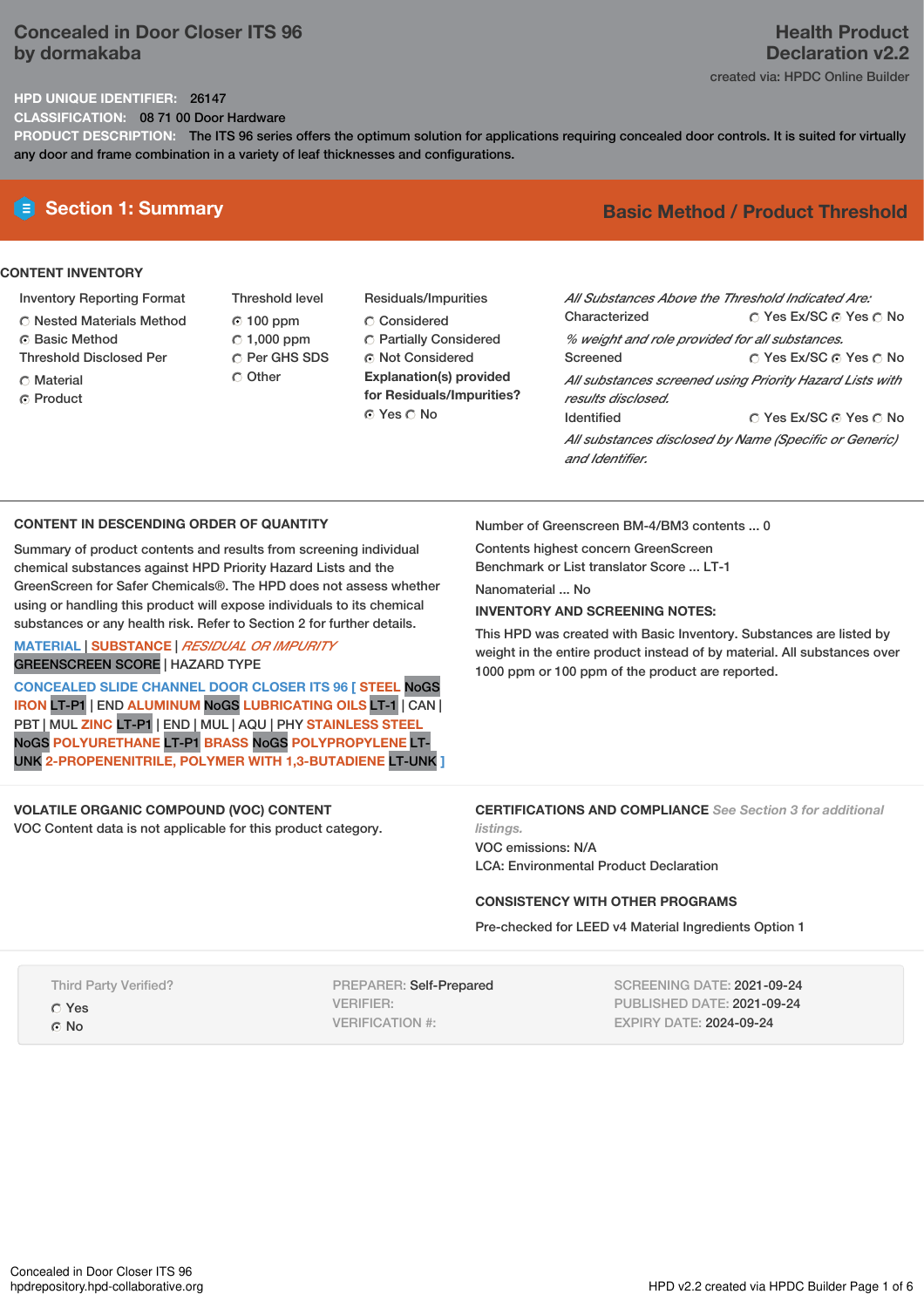This section lists contents in a product based on specific threshold(s) and reports detailed health information including hazards. This HPD uses the *inventory method indicated above, which is one of three possible methods:*

- *Basic Inventory method with Product-level threshold.*
- *Nested Material Inventory method with Product-level threshold*
- *Nested Material Inventory method with individual Material-level thresholds*

Definitions and requirements for the three inventory methods and requirements for each data field can be found in the HPD Open Standard version *2.2, available on the HPDC website at: [www.hpd-collaborative.org/hpd-2-2-standard](https://www.hpd-collaborative.org/hpd-2-2-standard)*

# **CONCEALED SLIDE CHANNEL DOOR CLOSER ITS 96** PRODUCT THRESHOLD: 100 ppm **RESIDUALS AND IMPURITIES CONSIDERED:** No RESIDUALS AND IMPURITIES NOTES: No residuals or impurities are expected in these materials at or above the inventory threshold. dormakaba products consist of finished components, and no chemical reactions are needed to develop our products. OTHER PRODUCT NOTES: - **STEEL** ID: **12597-69-2** HAZARD SCREENING METHOD: **Pharos Chemical and Materials Library** HAZARD SCREENING DATE: **2021-09-24 11:56:28** %: **53.0400** GS: **NoGS** RC: **Both** NANO: **No** SUBSTANCE ROLE: **Hardware** HAZARD TYPE AGENCY AND LIST TITLES WARNINGS None found Now arrings found on HPD Priority Hazard Lists SUBSTANCE NOTES: - **IRON** ID: **7439-89-6** HAZARD SCREENING METHOD: **Pharos Chemical and Materials Library** HAZARD SCREENING DATE: **2021-09-24 11:56:28** %: **36.6300 - 36.6300** GS: **LT-P1** RC: **Both** NANO: **No** SUBSTANCE ROLE: **Hardware** HAZARD TYPE AGENCY AND LIST TITLES WARNINGS END TEDX - Potential Endocrine Disruptors Potential Endocrine Disruptor SUBSTANCE NOTES: Grey cast iron **ALUMINUM** ID: **91728-14-2** HAZARD SCREENING METHOD: **Pharos Chemical and Materials Library** HAZARD SCREENING DATE: **2021-09-24 11:56:28** %: **5.1900 - 5.1900** GS: **NoGS** RC: **Both** NANO: **No** SUBSTANCE ROLE: **Hardware** HAZARD TYPE AGENCY AND LIST TITLES WARNINGS None found Now the Termings found on HPD Priority Hazard Lists SUBSTANCE NOTES: The hazards associated with aluminum are dependent upon the form in which aluminum is provided. As aluminum is inert upon receipt by dormakaba and unlikely to leach from the product into the environment, the risk of exposure to aluminum components is negligible and the listed hazards can be deemed irrelevant to

**LUBRICATING OILS** ID: **74869-22-0**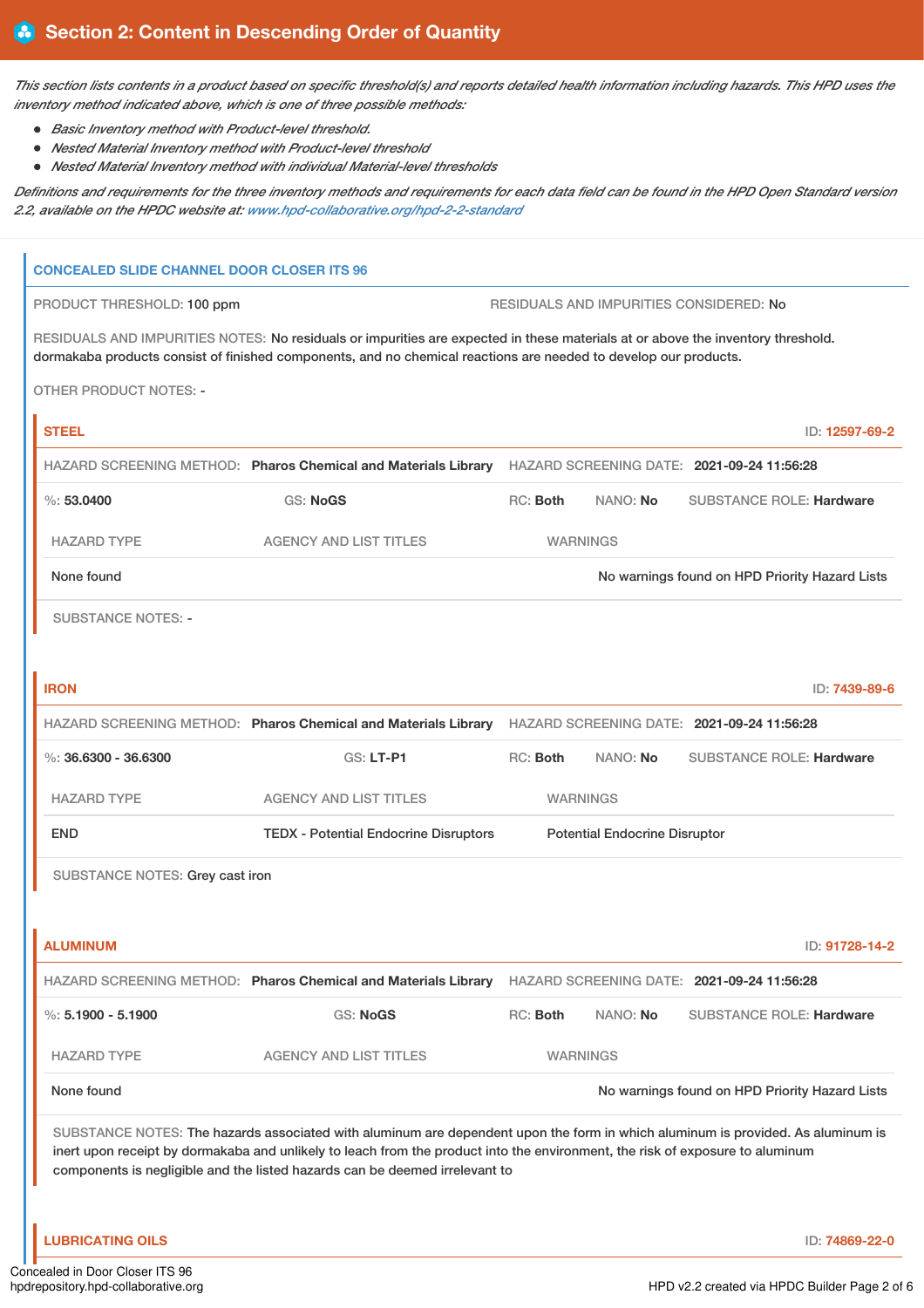|                      | HAZARD SCREENING METHOD: Pharos Chemical and Materials Library | HAZARD SCREENING DATE: 2021-09-24 11:56:29                                                        |                 |                   |                                                     |
|----------------------|----------------------------------------------------------------|---------------------------------------------------------------------------------------------------|-----------------|-------------------|-----------------------------------------------------|
| %: $2.3900 - 2.3900$ | $GS: LT-1$                                                     | RC: None                                                                                          |                 | NANO: No          | <b>SUBSTANCE ROLE: Lubricant</b>                    |
| <b>HAZARD TYPE</b>   | <b>AGENCY AND LIST TITLES</b>                                  |                                                                                                   | <b>WARNINGS</b> |                   |                                                     |
| CAN                  | <b>EU - REACH Annex XVII CMRs</b>                              | Carcinogen Category 2 - Substances which should be<br>regarded as if they are Carcinogenic to man |                 |                   |                                                     |
| CAN                  | <b>EU - Annex VI CMRs</b>                                      | Carcinogen Category 1B - Presumed Carcinogen based<br>on animal evidence                          |                 |                   |                                                     |
| <b>PBT</b>           | <b>EC - CEPA DSL</b>                                           |                                                                                                   |                 | (PBITH) to humans | Persistent, Bioaccumulative and inherently Toxic    |
| <b>MUL</b>           | ChemSec - SIN List                                             |                                                                                                   | Toxicant        |                   | CMR - Carcinogen, Mutagen &/or Reproductive         |
| CAN                  | EU - GHS (H-Statements)                                        |                                                                                                   | 1A or 1B]       |                   | H350 - May cause cancer [Carcinogenicity - Category |
| CAN                  | GHS - Australia                                                |                                                                                                   | 1A or 1B]       |                   | H350 - May cause cancer [Carcinogenicity - Category |

SUBSTANCE NOTES: Hydraulic fluid used to regulate door closing speed. Users operating the door are not exposed to the oil, which is fully contained by the metal encasement of the closer. As such, the actual risks associated with the closer's installation and use in a building are minimal and the listed hazards can be deemed irrelevant to the end-user.

| <b>ZINC</b>               |                                                                |                                            |                 |                                                                                                                                                                                         |                                                                                                                  | ID: 7440-66-6 |
|---------------------------|----------------------------------------------------------------|--------------------------------------------|-----------------|-----------------------------------------------------------------------------------------------------------------------------------------------------------------------------------------|------------------------------------------------------------------------------------------------------------------|---------------|
|                           | HAZARD SCREENING METHOD: Pharos Chemical and Materials Library | HAZARD SCREENING DATE: 2021-09-24 11:56:29 |                 |                                                                                                                                                                                         |                                                                                                                  |               |
| $\%: 1.3000 - 1.3000$     | <b>GS: LT-P1</b>                                               |                                            | <b>RC: None</b> | NANO: No                                                                                                                                                                                | <b>SUBSTANCE ROLE: Hardware</b>                                                                                  |               |
| <b>HAZARD TYPE</b>        | <b>AGENCY AND LIST TITLES</b>                                  |                                            | <b>WARNINGS</b> |                                                                                                                                                                                         |                                                                                                                  |               |
| <b>END</b>                | <b>TEDX - Potential Endocrine Disruptors</b>                   | <b>Potential Endocrine Disruptor</b>       |                 |                                                                                                                                                                                         |                                                                                                                  |               |
| <b>MUL</b>                | German FEA - Substances Hazardous to<br>Waters                 |                                            |                 | Class 2 - Hazard to Waters                                                                                                                                                              |                                                                                                                  |               |
| <b>AQU</b>                | EU - GHS (H-Statements)                                        |                                            |                 |                                                                                                                                                                                         | H400 - Very toxic to aquatic life [Hazardous to the<br>aquatic environment (acute) - Category 1]                 |               |
| <b>AQU</b>                | EU - GHS (H-Statements)                                        |                                            | Category 1]     |                                                                                                                                                                                         | H410 - Very toxic to aquatic life with long lasting effects<br>[Hazardous to the aquatic environment (chronic) - |               |
| <b>PHY</b>                | EU - GHS (H-Statements)                                        |                                            |                 |                                                                                                                                                                                         | H250 - Catches fire spontaneously if exposed to air<br>[Pyrophoric liquids; Pyrophoric solids - Category 1]      |               |
| <b>PHY</b>                | EU - GHS (H-Statements)                                        |                                            |                 | H260 - In contact with water releases flammable gases<br>which may ignite spontaneously [Substances and<br>mixtures which, in contact with water, emit flammable<br>gases - Category 1] |                                                                                                                  |               |
| <b>SUBSTANCE NOTES: -</b> |                                                                |                                            |                 |                                                                                                                                                                                         |                                                                                                                  |               |

| <b>STAINLESS STEEL</b> |                                                                |          |                 | ID: 12597-68-1                             |
|------------------------|----------------------------------------------------------------|----------|-----------------|--------------------------------------------|
|                        | HAZARD SCREENING METHOD: Pharos Chemical and Materials Library |          |                 | HAZARD SCREENING DATE: 2021-09-24 11:56:30 |
| $\%$ : 0.5700 - 0.5700 | <b>GS: NoGS</b>                                                | RC: Both | NANO: <b>No</b> | <b>SUBSTANCE ROLE: Hardware</b>            |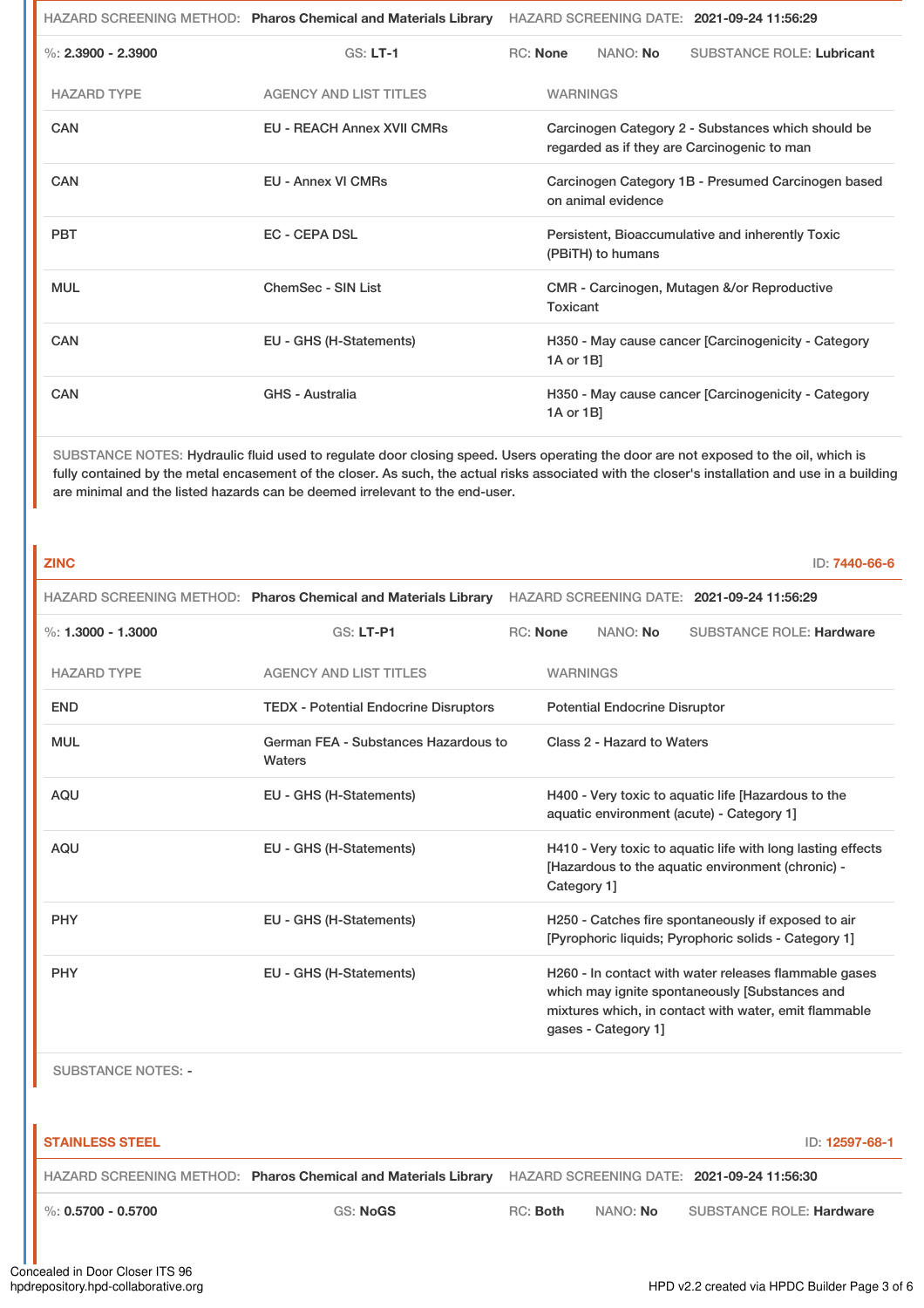| <b>HAZARD TYPE</b>                           | <b>AGENCY AND LIST TITLES</b>                                                                             | <b>WARNINGS</b> |          |                                                |                |
|----------------------------------------------|-----------------------------------------------------------------------------------------------------------|-----------------|----------|------------------------------------------------|----------------|
| None found                                   |                                                                                                           |                 |          | No warnings found on HPD Priority Hazard Lists |                |
| <b>SUBSTANCE NOTES: -</b>                    |                                                                                                           |                 |          |                                                |                |
| <b>POLYURETHANE</b>                          |                                                                                                           |                 |          |                                                | ID: 64440-88-6 |
|                                              | HAZARD SCREENING METHOD: Pharos Chemical and Materials Library HAZARD SCREENING DATE: 2021-09-24 11:56:30 |                 |          |                                                |                |
| %: $0.4600 - 0.4600$                         | <b>GS: LT-P1</b>                                                                                          | RC: None        | NANO: No | <b>SUBSTANCE ROLE: Hardware</b>                |                |
| <b>HAZARD TYPE</b>                           | <b>AGENCY AND LIST TITLES</b>                                                                             | <b>WARNINGS</b> |          |                                                |                |
| None found                                   |                                                                                                           |                 |          | No warnings found on HPD Priority Hazard Lists |                |
| <b>SUBSTANCE NOTES: -</b>                    |                                                                                                           |                 |          |                                                |                |
|                                              |                                                                                                           |                 |          |                                                |                |
| <b>BRASS</b>                                 |                                                                                                           |                 |          |                                                | ID: 12597-71-6 |
|                                              | HAZARD SCREENING METHOD: Pharos Chemical and Materials Library HAZARD SCREENING DATE: 2021-09-24 11:56:31 |                 |          |                                                |                |
| %: $0.2500 - 0.2500$                         | <b>GS: NoGS</b>                                                                                           | RC: Both        | NANO: No | <b>SUBSTANCE ROLE: Hardware</b>                |                |
| <b>HAZARD TYPE</b>                           | <b>AGENCY AND LIST TITLES</b>                                                                             | <b>WARNINGS</b> |          |                                                |                |
| None found                                   |                                                                                                           |                 |          | No warnings found on HPD Priority Hazard Lists |                |
| <b>SUBSTANCE NOTES: -</b>                    |                                                                                                           |                 |          |                                                |                |
| <b>POLYPROPYLENE</b>                         |                                                                                                           |                 |          |                                                | ID: 9003-07-0  |
|                                              | HAZARD SCREENING METHOD: Pharos Chemical and Materials Library HAZARD SCREENING DATE: 2021-09-24 11:56:31 |                 |          |                                                |                |
| $\%: 0.0800$                                 | <b>GS: LT-UNK</b>                                                                                         | RC: None        | NANO: No | <b>SUBSTANCE ROLE: Hardware</b>                |                |
| <b>HAZARD TYPE</b>                           | <b>AGENCY AND LIST TITLES</b>                                                                             | <b>WARNINGS</b> |          |                                                |                |
| None found                                   |                                                                                                           |                 |          | No warnings found on HPD Priority Hazard Lists |                |
| <b>SUBSTANCE NOTES: -</b>                    |                                                                                                           |                 |          |                                                |                |
| 2-PROPENENITRILE, POLYMER WITH 1,3-BUTADIENE |                                                                                                           |                 |          |                                                | ID: 9003-18-3  |
|                                              | HAZARD SCREENING METHOD: Pharos Chemical and Materials Library HAZARD SCREENING DATE: 2021-09-24 11:56:32 |                 |          |                                                |                |
| %: $0.0800 - 0.0800$                         | <b>GS: LT-UNK</b>                                                                                         | <b>RC: None</b> | NANO: No | <b>SUBSTANCE ROLE: Hardware</b>                |                |
| <b>HAZARD TYPE</b>                           | <b>AGENCY AND LIST TITLES</b>                                                                             | <b>WARNINGS</b> |          |                                                |                |
| None found                                   |                                                                                                           |                 |          | No warnings found on HPD Priority Hazard Lists |                |
| <b>SUBSTANCE NOTES: -</b>                    |                                                                                                           |                 |          |                                                |                |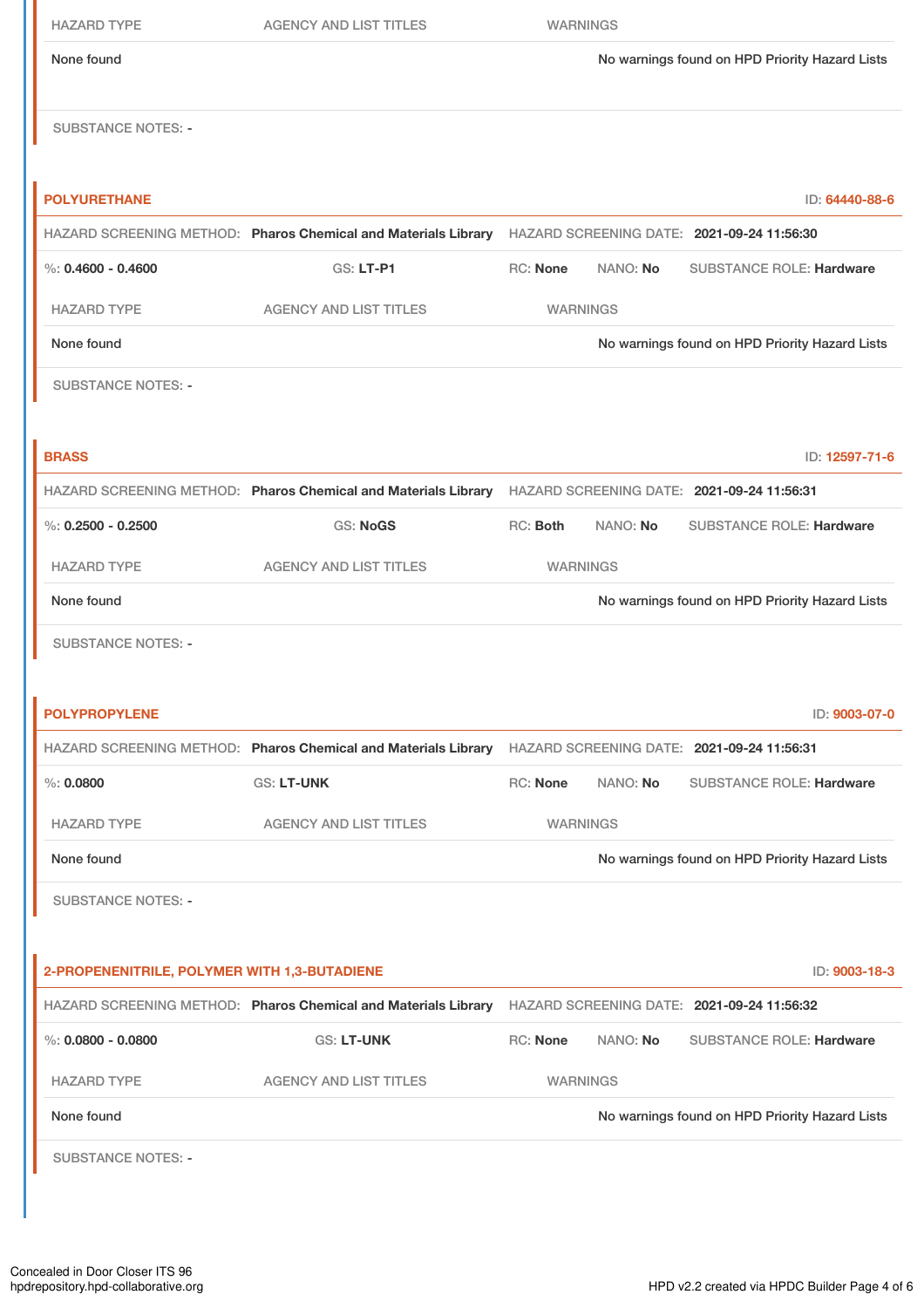This section lists applicable certification and standards compliance information for VOC emissions and VOC content. Other types of health or *environmental performance testing or certifications completed for the product may be provided.*

| <b>VOC EMISSIONS</b>                                                                                                                              | N/A                                     |                       |
|---------------------------------------------------------------------------------------------------------------------------------------------------|-----------------------------------------|-----------------------|
| CERTIFYING PARTY: Self-declared<br>APPLICABLE FACILITIES: This HPD is for a product that<br>is NOT liquid/wet applied.<br><b>CERTIFICATE URL:</b> | ISSUE DATE: 2020-01- EXPIRY DATE:<br>20 | CERTIFIER OR LAB: N/A |
| CERTIFICATION AND COMPLIANCE NOTES:                                                                                                               |                                         |                       |

| <b>LCA</b>                                                                          |              | <b>Environmental Product Declaration</b> |                     |  |  |
|-------------------------------------------------------------------------------------|--------------|------------------------------------------|---------------------|--|--|
| <b>CERTIFYING PARTY: Third Party</b>                                                | <b>ISSUE</b> | <b>EXPIRY</b>                            | <b>CERTIFIER OR</b> |  |  |
| APPLICABLE FACILITIES: dormakaba Ennepetal, Germany                                 | DATE:        | DATE: 2021-                              | LAB: Institut       |  |  |
| <b>CERTIFICATE URL:</b>                                                             | 2015-11-04   | $11 - 03$                                | Bauen und Umwelt    |  |  |
| https://www.dormakaba.com/resource/blob/17216/1b5258dbde7399f07ba34eb3d5f34188/epd- |              |                                          | e.V. (IBU)          |  |  |
| its-96---ts-97-en-data.pdf                                                          |              |                                          |                     |  |  |

CERTIFICATION AND COMPLIANCE NOTES:

# **Section 4: Accessories**

This section lists related products or materials that the manufacturer requires or recommends for installation (such as adhesives or fasteners), maintenance, cleaning, or operations. For information relating to the contents of these related products, refer to their applicable Health Product *Declarations, if available.*

No accessories are required for this product.

# **Section 5: General Notes**

dormakaba has resulted from the merger of the two well-established brands Dorma and Kaba, both known for their expertise in the area of smart and secure access solutions. Together we stand for more than 150 years of security and reliability.

Our master brand dormakaba stands for our offering of products, solutions and services for secure access to buildings and rooms from a single source. Our global brand power supports us to become the trusted industry leader.

For more information, please go to: www.dormakaba.com.

The information contained in this HPD is to be used only as a voluntary information on our products. dormakaba makes no representation or warranty as to the completeness or accuracy of the information contained herein. The products and specifications set forth in this HPD are subject to change without notice and dormakaba disclaims any and all liability for such changes. The information contained herein is provided without warranties of any kind, either express or implied, and dormakaba disclaims any and all liability for typographical, printing, or production errors or changes affecting the specifications contained herein.

dormakaba DISCLAIMS ALL WARRANTIES, EXPRESS OR IMPLIED, INCLUDING, BUT NOT LIMITED TO, THE IMPLIED WARRANTIES OF MERCHANTABILITY AND FITNESS FOR A PARTICULAR PURPOSE. IN NO EVENT WILL dormakaba BE LIABLE FOR ANY INCIDENTAL, INDIRECT OR CONSEQUENTIAL DAMAGES ARISING FROM THE SALE OR USE OF ANY PRODUCT.

All sales of products shall be subject to dormakaba's applicable General Terms and Conditions, a copy of which will be provided by your local dormakaba organisation upon request.